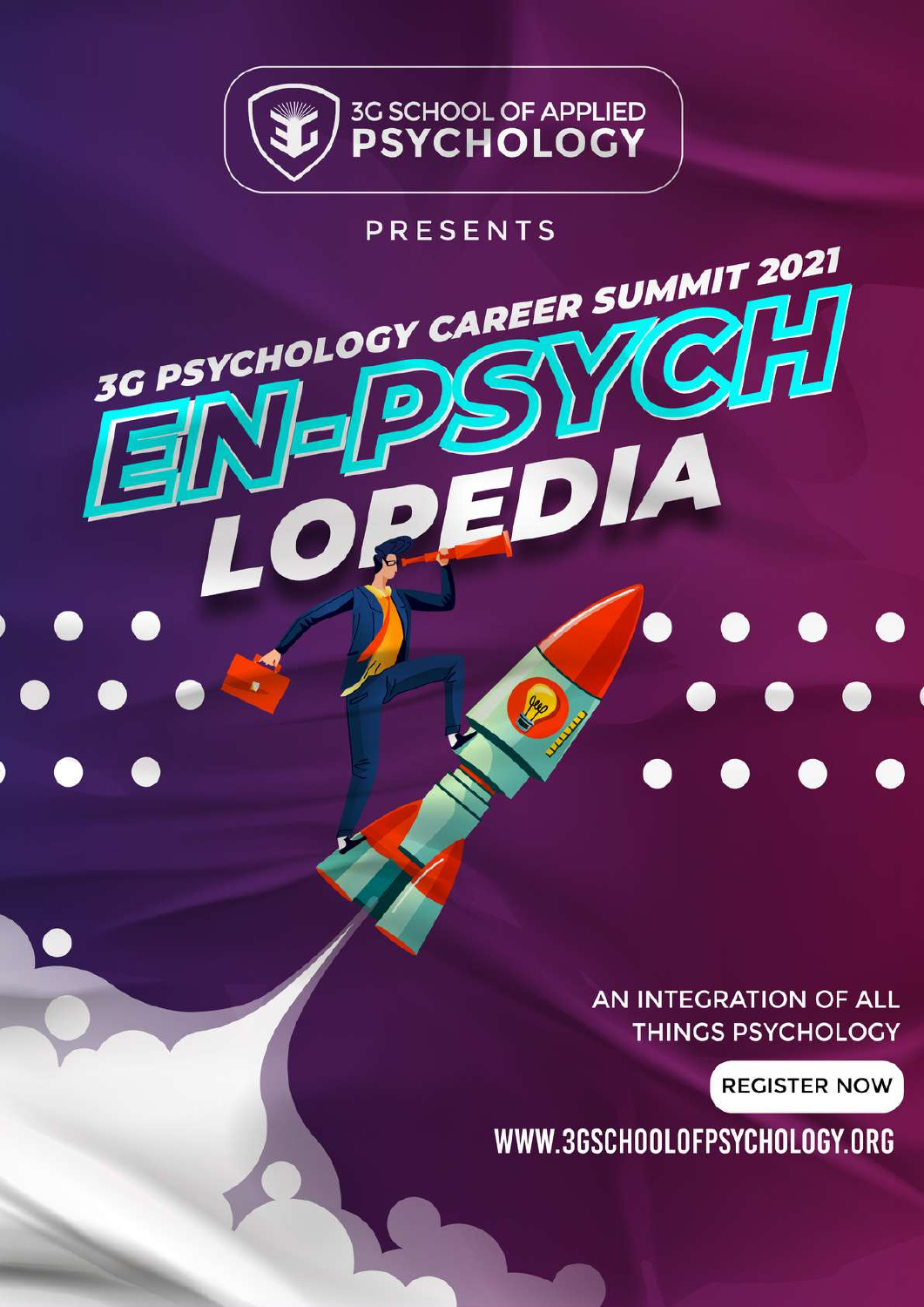AN INTEGRATION OF ALL THINGS PSYCHOLOGY

## **THE PROGRAM**

The Psychology Career Summit - En-PSYCH-lopedia is an initiative by the 3G School of Applied Psychology. This event aims to resolve any questions or confusion a person might have regarding the field of psychology. Despite psychology being a peculiar field and an upcoming one at that, there's a lack of knowledge about the career prospects and its realities in India and around the globe.



Free Participation E-Certificate by 3G School of Psychology



Specialized Workshops



Top and well-established Psychologists as Speakers

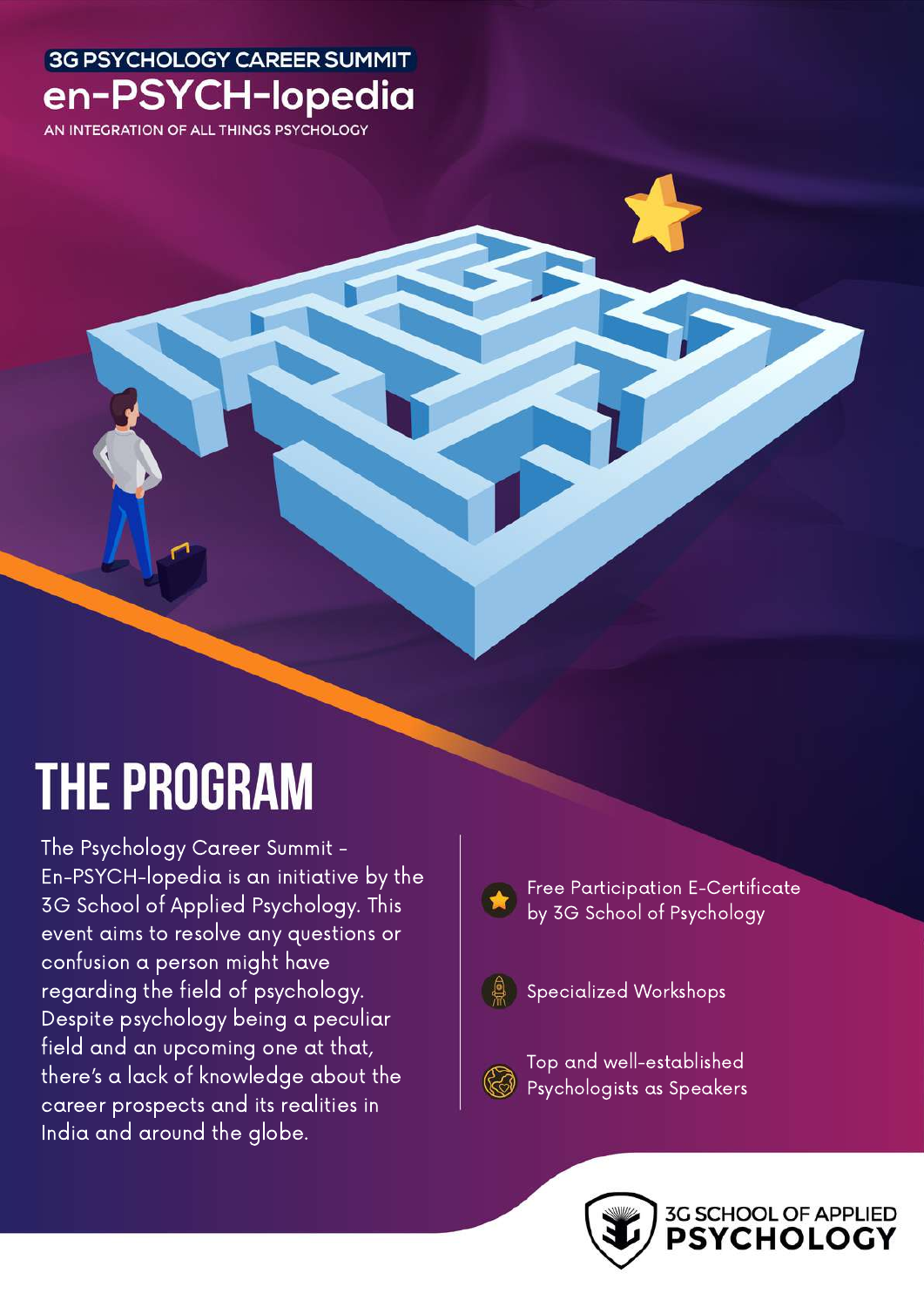AN INTEGRATION OF ALL THINGS PSYCHOLOGY

## **SPECIAL SESSIONS FOR VOLUNTEERS**



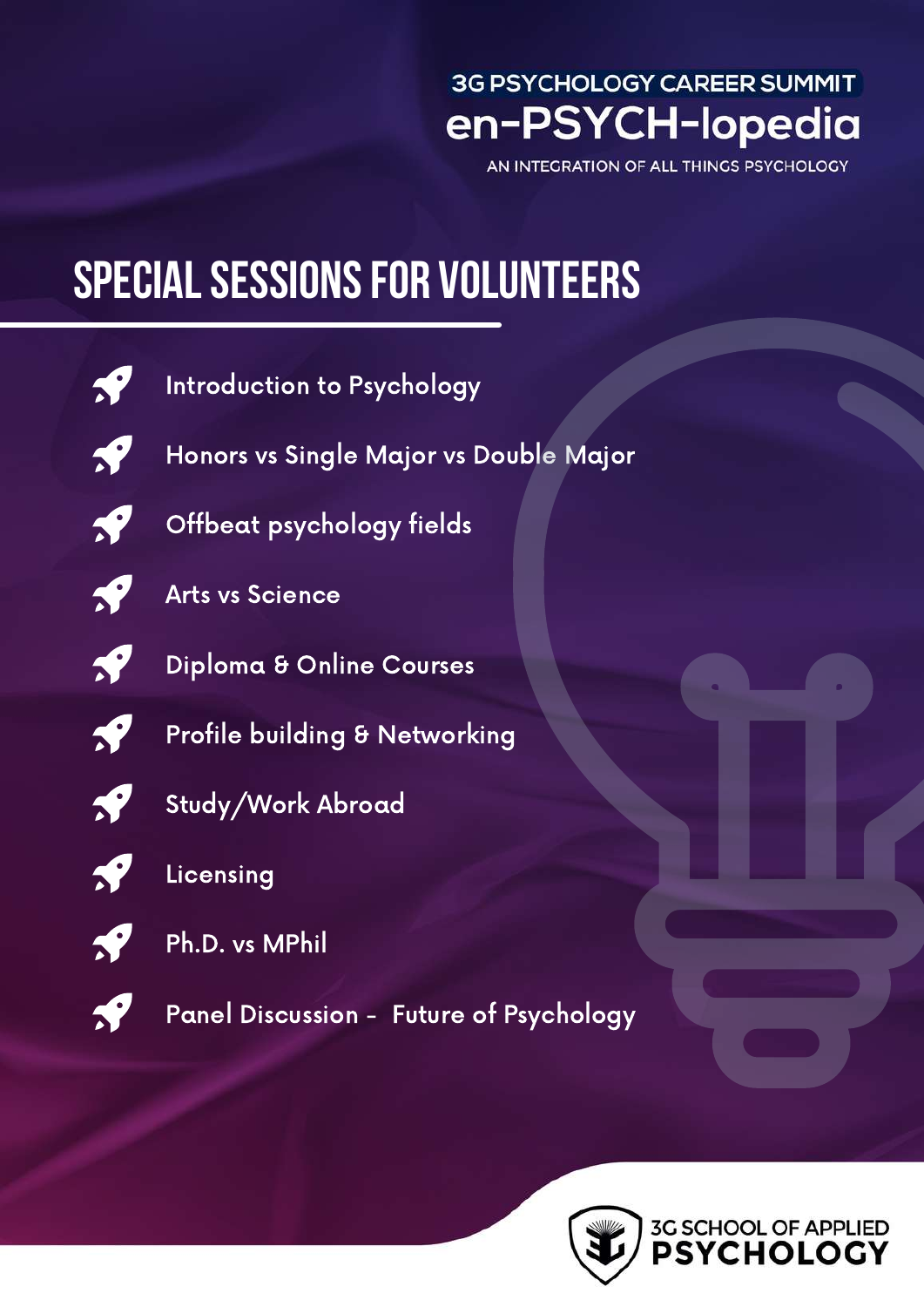# SOME OF THE TOPICS TO BE COVERED IN THE EVENT



Understanding Sports & Performance Psychology



Psychology of Health in Indian Perspective

Scope in Work place and  $\sqrt{2}$  Important skills for a Psychologist



**Particular Expert** Psychologist, Educationalist.



Interview with an expert **Criminal Psychologist, Social** Activist & Advocate



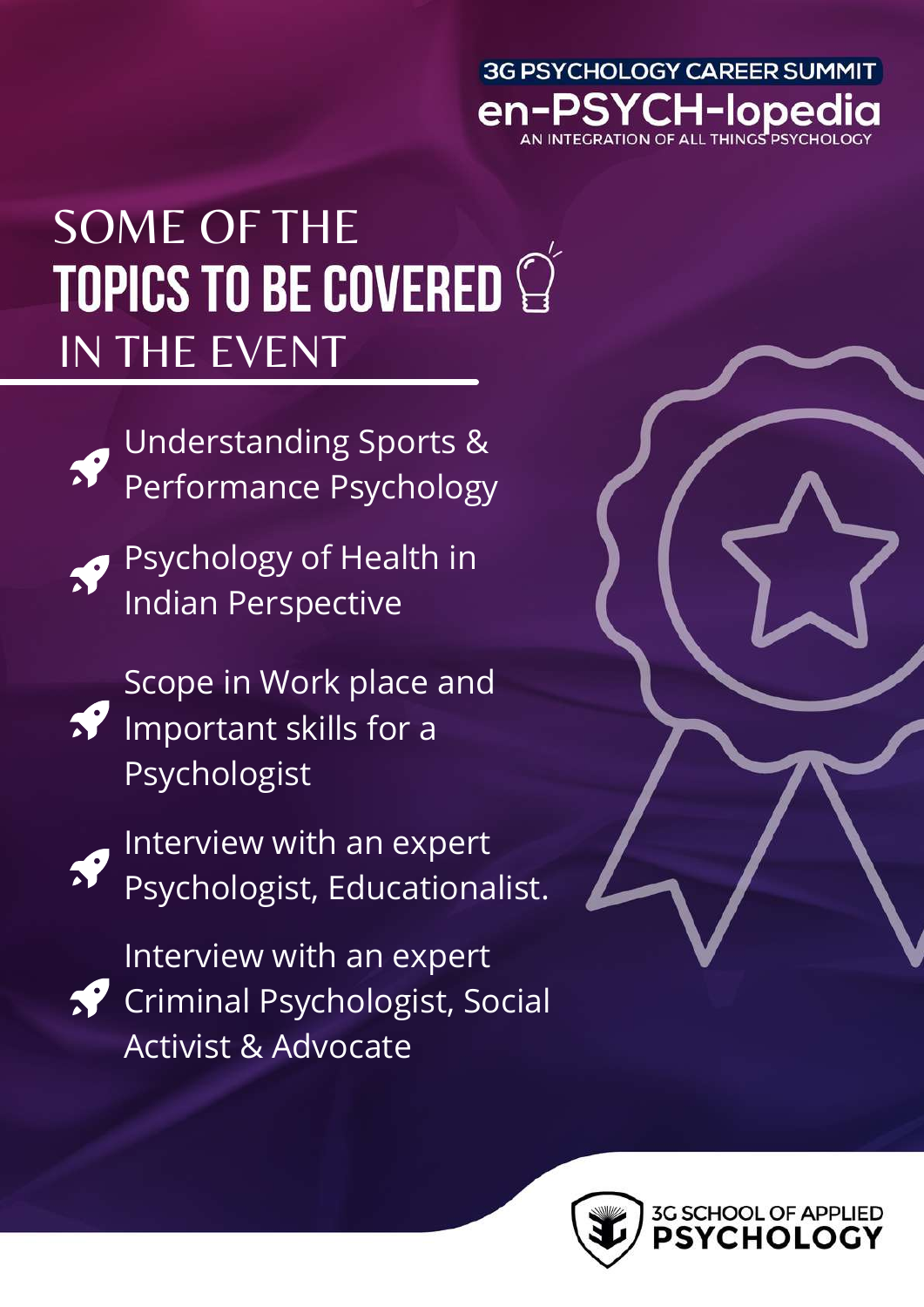#### 3G PSYCHOLOGY CAREER SUMMIT en-PSYCH-lopedia AN INTEGRATION OF ALL THINGS PSYCHOLOGY

# **THE MISSION**

This summit is put up by the students and for the students. The vision of our summit is to make all the students and enthusiasts under the domain of psychology to have a clear understanding of the path they are interested in and want to follow. To provide informed and valuable guidance about the various career prospects in psychology so that the audience can make appropriate career decisions.



**DISCOVER THE BEST OF WHAT** PSYCHOLOGY CAN **PROVIDE**